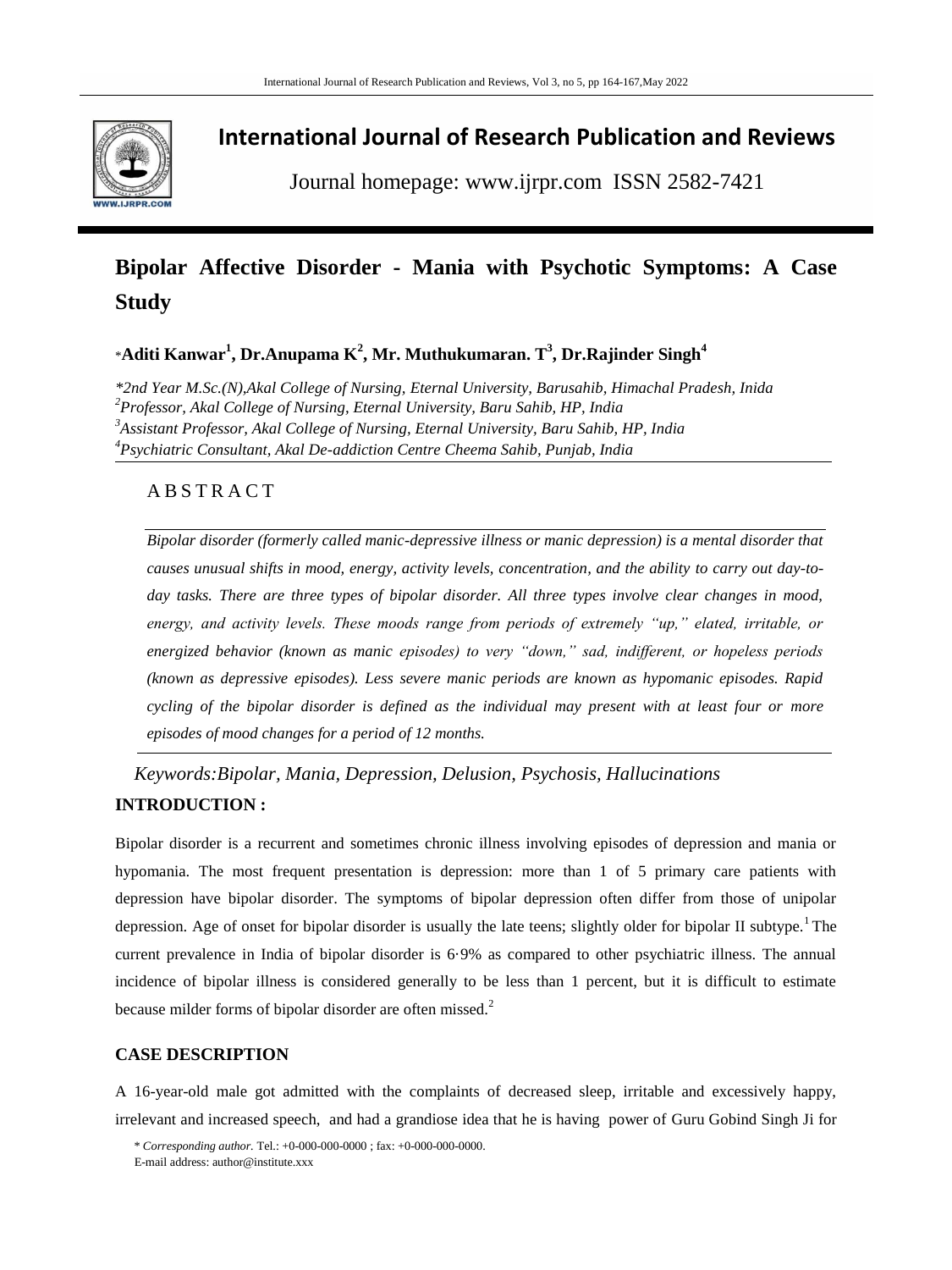past 1 month. His onset of symptoms are sudden with 6 months of duration. He had a predisposing factor as family history of the substance use disorder (alcohol and nicotine) for his both parents and now he is under the treatment. He was an introvert person, he isolated himself, and he did not maintain a good relationship with his family members and friends. During assessment his vitals were stable, and he had no significant history of any medical illness in past.Patient had taken treatment from other hospital one month before admission. There he was under the treatment for 10 days, and the psychiatrist advised to continue treatment. But he took medicines only for 10 days and as he felt normal he stopped taking drugs; due to noncompliance, then he developed the above symptoms. Then he was brought to Akal de-addiction centre, Cheema Sahib (Punjab) for the further management; there he underwent investigations such as history collection, mental status examination, etc., and based on the ICD 10 criteria he was diagnosed as having the bipolar affective disorder. He is under pharmacotherapy and psychotherapy, which improved his condition.

#### **HISTORY TAKING**

During history taking, the following findings were noted: He was 2.5 years old when both his parents left him and married again. They never came to see him again. They had sold everything they had due to their substance addiction. He was then looked after by his grandmother. In his childhood he was an introvert person, he isolated himself, he did not maintain a good relationship with his family members and friends and teachers.He also had difficulty in concentrating in studies. Hence, he dropped out of school after  $6<sup>th</sup>$  class.

#### **PHYSICAL AND MENTAL STATUS EXAMINATION**

In physical examination, vitals were stable. He had associated disturbances such as sleeping disturbance and loss of appetite. In mental status examination, the following findings were noted: increased psychomotor activity, delusion of grandiose (he said that she is having a super power of Guru Gobind Singh Ji), visual hallucinations (he said that he see ghosts), excessive talkativeness, mood elevation, echolalia, poor judgment, decreased concentration,impaired memory, and poor insight, (first-degree insight).

#### **INVESTIGATIONS**

Blood investigation findings showed: WBC-11,200/cumm RBC- 4.53/cumm HGB-12.4, MCHC- 30.9g/dl, Neutrophils-79.9%, Lymphocytes- 13.4% Based on ICD 10 classification: The patient was diagnosed as the F 30 manic episode.

#### **TREATMENT**

Psychopharmacological therapy include T. lithium 400 mg PO 1-0-1

T. Riscon 1 mg PO 1-0-2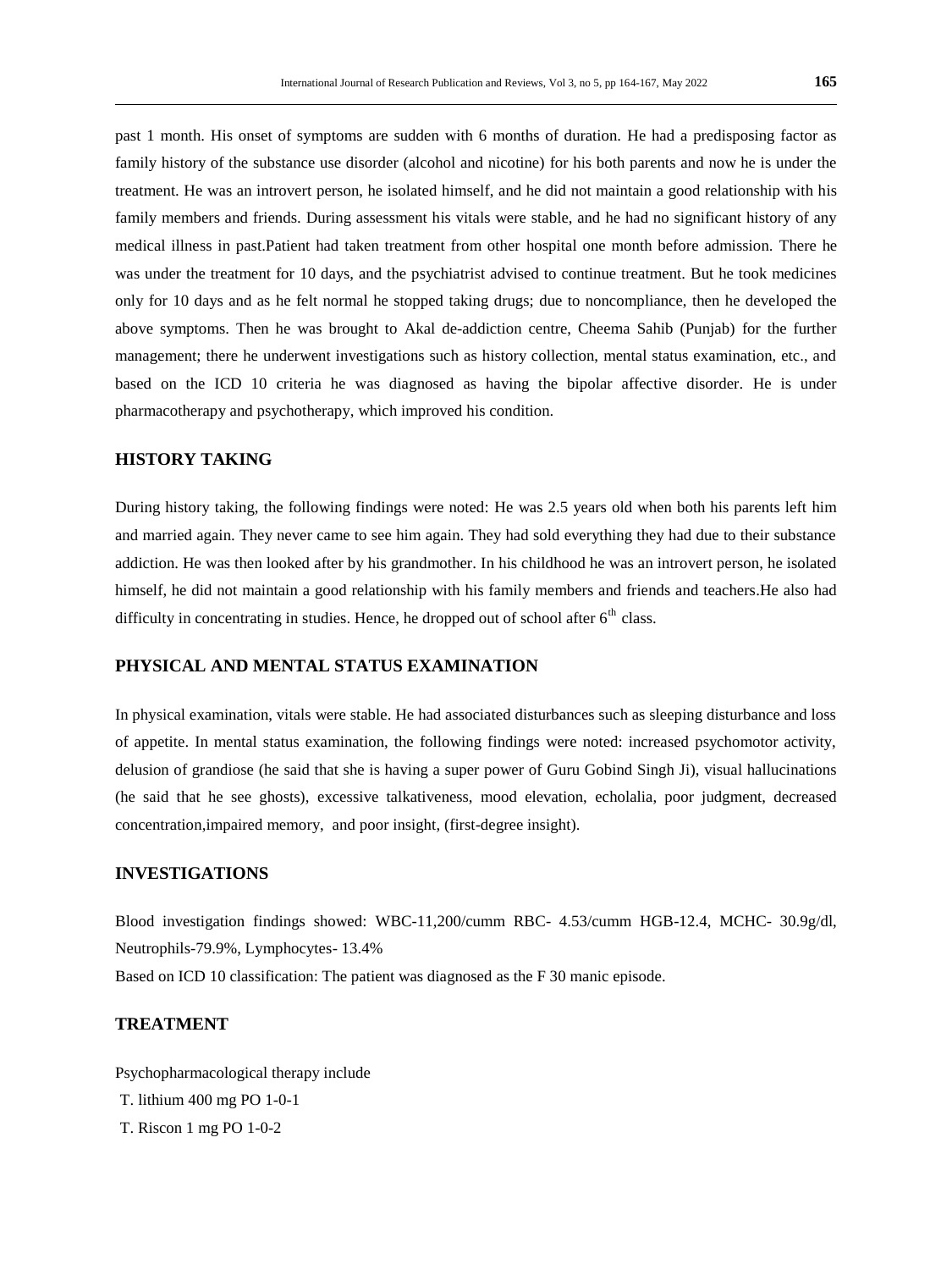- T. divalproex sodium 500mg PO0-0-1
- T. Lorazepam 1mg PO 1-0-2
- T. Zolpidem 5mg PO 0-0-1
- T.Pacitane 2mg PO 1-1-0

Several otherpsychotherapies had been given such as individual and supportive therapy. He now got little improvement in his physical and psychological health.

#### **DIFFERENTIAL DIAGNOSIS**

The medical diagnosis of affective disorder includes different conditions which will have manic-like symptoms, as well as organic mood disorders like endocrine or metabolic conditions, drug intoxications, and tumors. Mania occurring within the context of substance abuse would be known as a secondary mania.3

#### **DISCUSSION**

In the above case symptoms of patient were stabilized with the help of medication adherence and several psychotherapies. Some factors such as psychosis, low socioeconomic status, poor family dynamics and onset in early age caused poor outcome. BD was shown to have a negative influence on the patient's quality of life and to increase the probability of mortality [3]. It was difficult to diagnose, particularly in the beginning [4]. At the age of 65, the described patient suffered from a severe manic episode. In contrast to the instance presented by Kessler et al. [6], who indicated that BD is always ranging between late adolescence and early adulthood, this was agreed with Van Gerpen et al. [5]. Because olanzapine is the only antipsychotic medicine that has been approved by the Food and Drug Administration for bipolar maintenance therapy, Mudigubba et al. [7] discovered that it was more successful in the treatment of mania with psychotic symptoms. In a double-blind experiment, it was proven that a combination of valproate and olanzapine demonstrated superior efficacy in the treatment of acute mania and depression, in the presence or absence of psychotic symptoms, in addition to previous literature [8,9]. Despite the fact that bipolar affective disorder normally affects younger people, this example assured that the late onset of BD is taken into account.

#### **REFERENCES**

- 1. Chou PH, Tseng WJ, Chen LM, Lin CC, Lan TH, Chan CH. Late onset bipolar disorder: a case report and review of the literature. J ClinGerontolGeriatr. 2015;6:27–9. https://doi.org/10.1016/j.jcgg.2014.05.002 2.
- 2. Rowland TA, Marwaha S. Epidemiology and risk factors for bipolar disorder. TherAdvPsychopharmacol. 2018;8: 251–69. https://doi.org/10.1177/2045125318769235
- 3. Montes JM, Saiz J, de Dios C, Ezquiaga E, García A, Argudo I, et al. Perfi l de lospacientesambulatorios con trastorno bipolar: un estudio transversal en la Comunidad de Madrid. ActasEspPsiquiatr. 2008;36:277–84. 4.